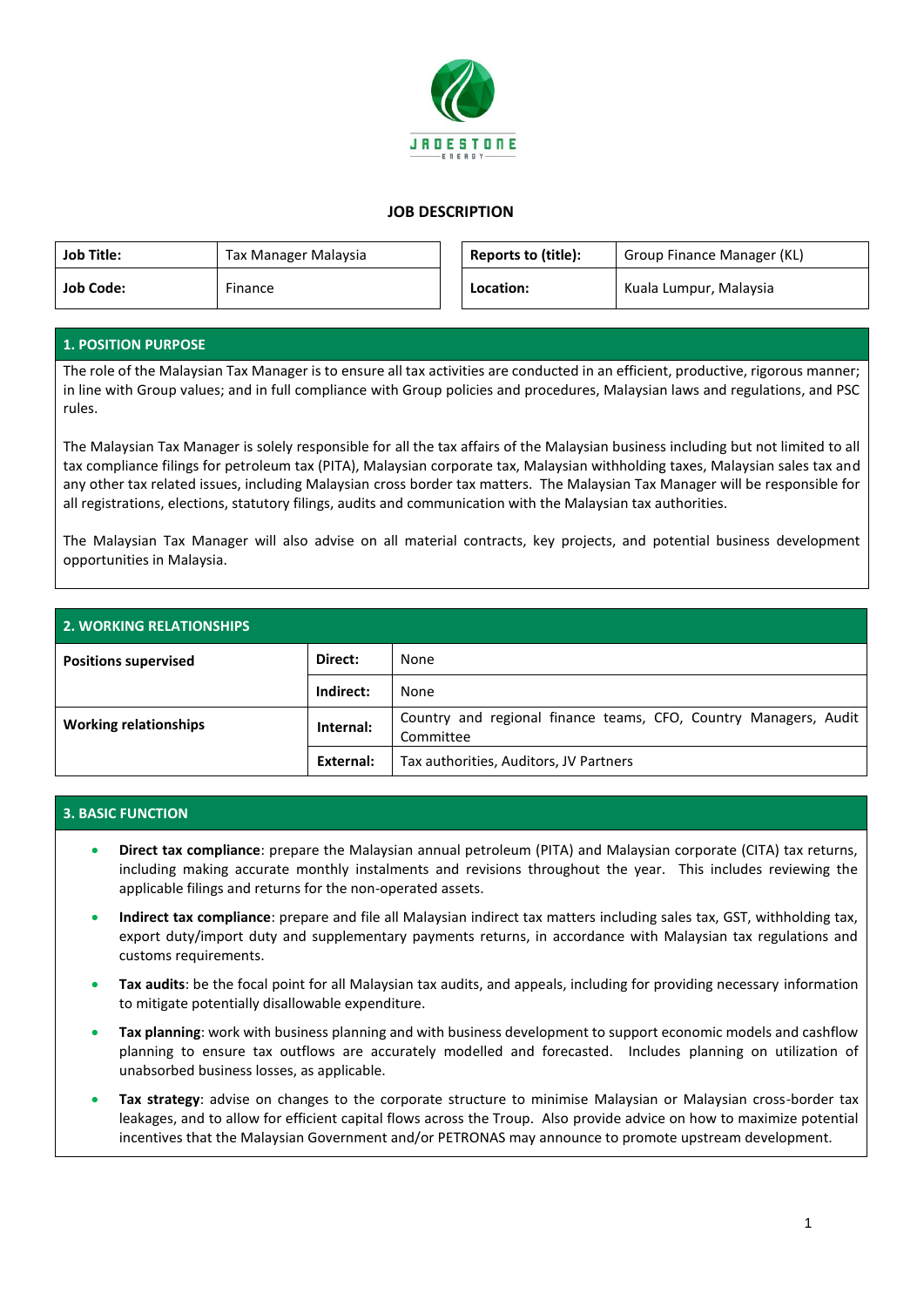

- **Business development**: perform tax due diligence on potential new Malaysian business opportunities and provide contract reviews to support negotiations.
- **Tax accounting**: estimate and develop forecasts for Malaysian tax provisions, including both current and deferred taxes, including reconciliations and supporting analyses.
- **Tax awareness**: monitor and assess all changes to Malaysian tax legislation and/or regulations, including PETRONAS initiated changes, and advise on the impacts to the business.
- **Transfer pricing**: ensure the Group is compliant with Malaysian transfer pricing legislation and advise the business on how to maximise cost reallocations.

## **4. PRINCIPAL ACCOUNTABILITIES**

- To calculate and pay the monthly PITA tax instalment payments, including reforecasts, and the annual tax return.
- To ensure accurate and compliant CITA tax returns are filed and paid on time.
- To manage all tax related audits including PITA, CITA, GST, export/import duty and payroll taxes, including correspondence and appeals.
- To develop a close working relationship with the Malaysian tax office, to support corporate compliance in all Malaysian tax matters.
- To calculate the Malaysian tax accounting provisions for the Group and legal entity financial statements, including reconciliations and analyses.
- To support the payroll function, ensuring all social taxes for national and expats are accurate.
- Advise other functions on Malaysian and Malaysian cross border tax impacts including procurement, legal, planning, HR, and business development.
- Appoint and liaise with tax advisors when require for non-routine tax work.
- To ensure all transfer pricing documentation is compliant with regulations and maximises cost allocations.
- Liaise with joint venture partners on tax related issues.

| <b>5. POSITION HOLDER REQUIREMENTS</b>  |                                                                                                                                                                                                                                                                                                                                                                                                                                                                           |  |  |  |
|-----------------------------------------|---------------------------------------------------------------------------------------------------------------------------------------------------------------------------------------------------------------------------------------------------------------------------------------------------------------------------------------------------------------------------------------------------------------------------------------------------------------------------|--|--|--|
| <b>Formal qualifications</b>            | University degree<br>۰<br>Professional accounting qualification sought, but not absolutely essential<br>$\bullet$                                                                                                                                                                                                                                                                                                                                                         |  |  |  |
| <b>Experience, Skills and Knowledge</b> | Minimum 10 years' experience as an oil and gas tax manager<br>$\bullet$<br>Detailed knowledge of Malaysian taxes including PITA, CITA, GST and<br>$\bullet$<br>supplementary payments.<br>Experience and knowledge of PSC's and joint venture accounting.<br>$\bullet$<br>Tax accounting and deferred tax knowledge is essential.<br>$\bullet$<br>Experience for working for a foreign oil company with remote head office and<br>$\bullet$<br>group finance departments. |  |  |  |
| <b>Candidate Profile</b>                | Independent and able to work on their own.<br>$\bullet$<br>Strong analytical, planning and problem-solving skills.<br>$\bullet$<br>Flexible and adaptable to changing work priorities and able to deliver high quality,<br>$\bullet$<br>accurate work.<br>Very strong attention to detail                                                                                                                                                                                 |  |  |  |